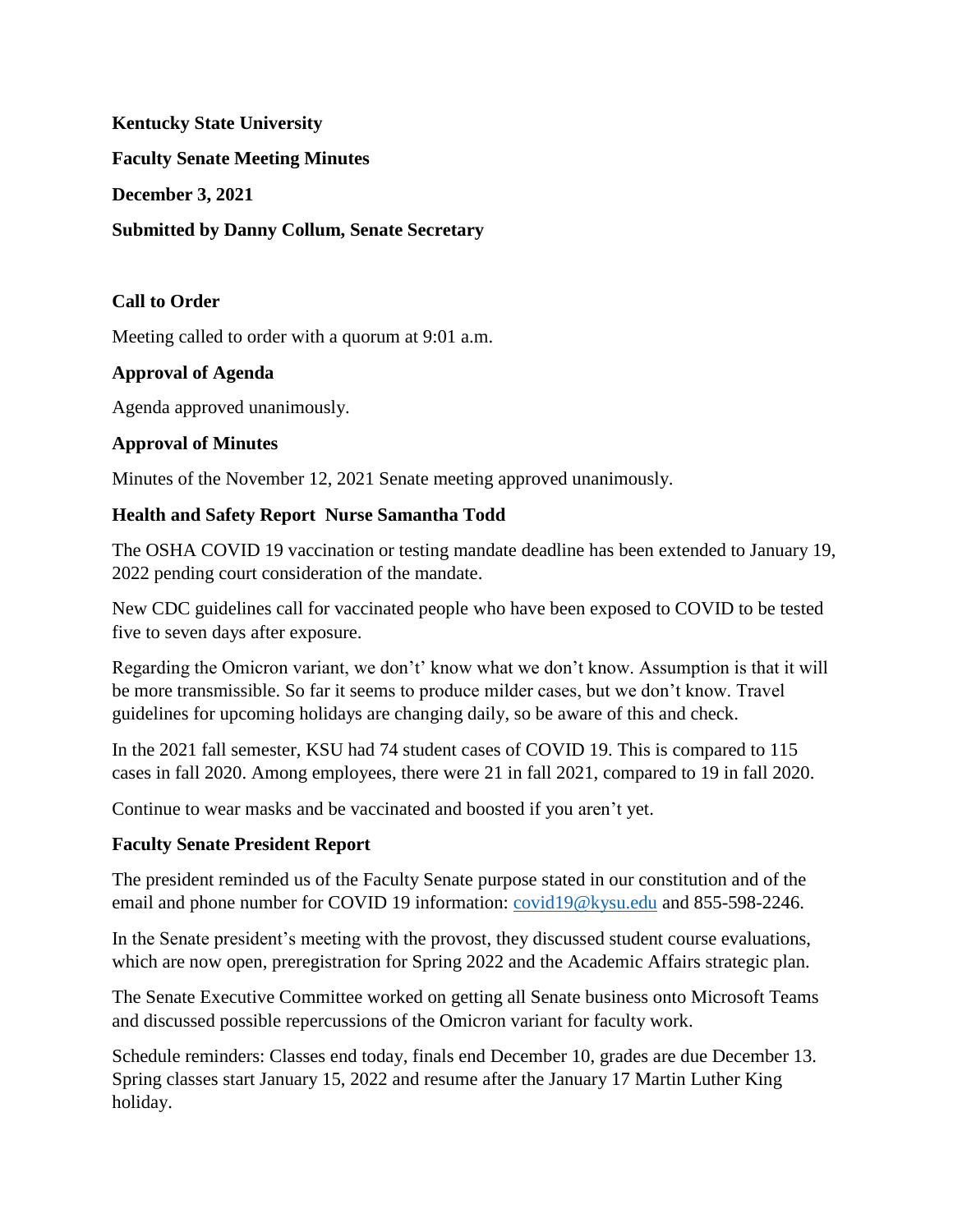## **Update from Acting President Clara Ross Stamps**

The acting president began by expressing appreciation for the work of faculty. She noted that the assessment of KSU operations that had been ordered by the governor was delivered November 5, and the Board of Regents has begun responding to it. On December 2, the board approved a freeze on new personnel and equipment. KSU has also entered an agreement with The Registry. That organization will provide an interim KSU Chief Financial Officer when Greg Rush returns to CPE at the first of the new year.

Responding to student concerns about housing, she noted that housing wasn't prepared at the start of the fall semester. She also noted that many students still have account balances. She reported that the KSU Foundation is helping over 100 students close their financial gap. The Green and Gold Commission is updating COVID 19 guidelines for spring 2022. Also, KSU recently hosted a U.S. Department of Agriculture representative and the Kentucky state agriculture commissioner.

January encampment will be two days, January 10-11. Also, events for state legislators are planned February 10 and 24.

A senator asked the acting president about this year's tenure and promotion process. She assured faculty that deadlines will be met.

Another senator asked about the \$7 million structural imbalance identified in the CPE report. What is it, and where did it come from?

Acting President Stamps replied that the figure was an estimate. She wasn't sure of all the details behind it yet, but that CFO Greg Rush is working on it.

A senator asked whether KSU had distributed its HERF (federal pandemic relief) money. The acting president said that a majority of qualified students have received grants and that Greg Rush is looking at other possible uses for that money.

# **Faculty Regent Update Regent Herman Walston**

The board met yesterday, and Ed Fields joined as staff regent. The presidential search committee is working to develop a profile of what we need, using public forums to get input from the campus and broader community. The profile will be complete by December 17. There will be a March 2022 deadline for applicants. Interviews will start in late March, and the process will be complete by the end of April.

Work on the new dorm is moving on well. It will be ready for students starting January 2023 and the university's first payment will be in March 2024. It will have rooms for 410 students and a 300 person dining room.

The board discussed the purpose of Hillcrest, the presidential residence. This discussion will continue at the March meeting.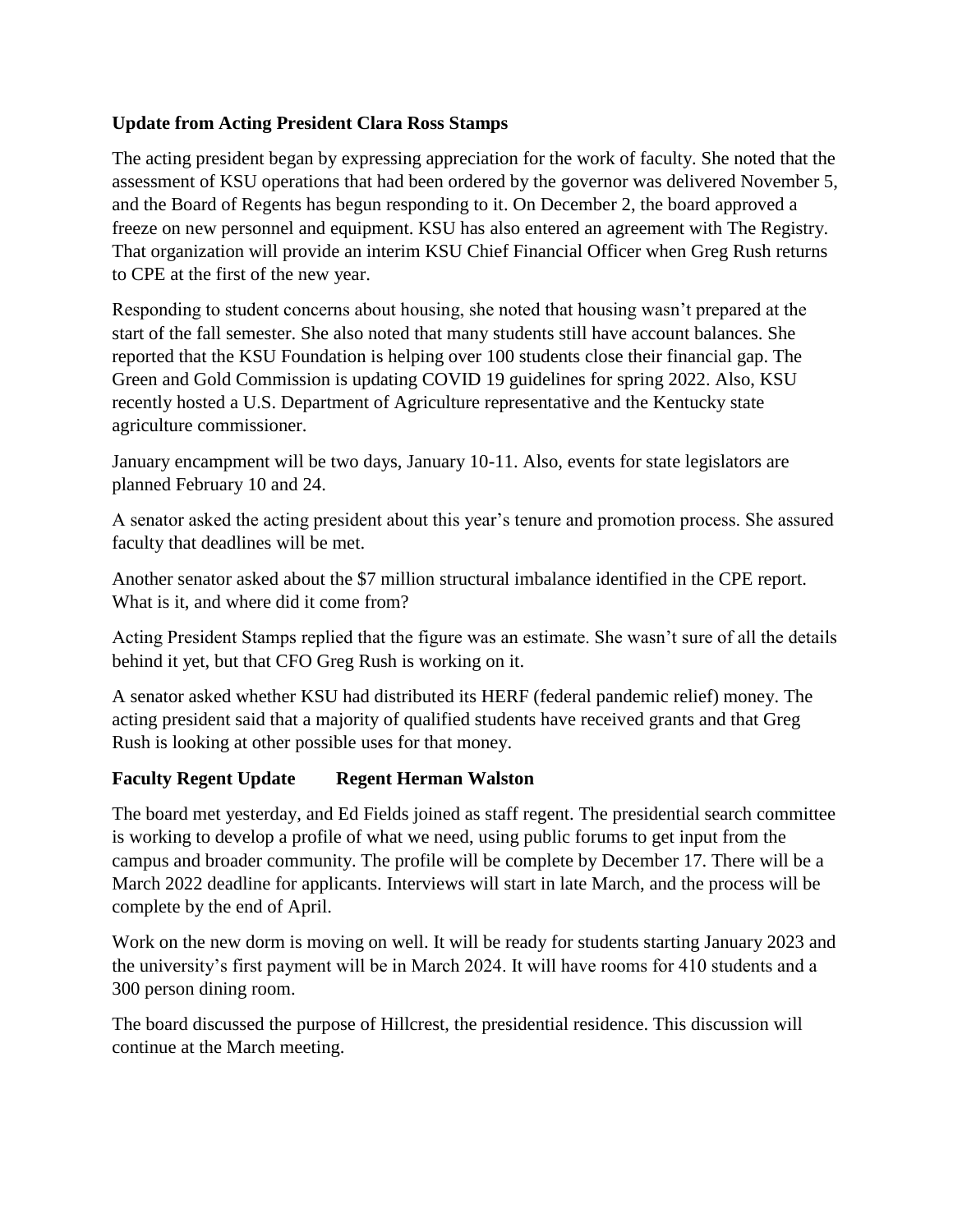The board approved agreements and contracts for dorms and hotels for spring 2022 and with The Registry for providing an interim CFO. A review of all university policies and procedures is ongoing.

A senator commented that there was a need for a central location for all university policies and procedures, and Regent Walston agreed and noted that the university counsel will bring a plan for this to the March board meeting.

A guest spoke to thank Regent Walston for bringing up the matter of grant indirect cost reimbursement with the board. This guest also asked what is the "structural imbalance" previously discussed. Regent Walston said that it is the difference between revenue and spending.

He also noted that Greg Rush's end date as KSU CFO is December 31, 2021.

# **General Education Bruce Griffis**

No update.

## **University College Margery Coulson-Clark**

658 students have preregistered for Spring 2022 while 900 remained eligible for preregistration, so 60 percent of continuing students have not registered. 500 have balances. This is ahead of last year's numbers, but still not good enough.

### **Career Services Daryl Love**

The fall career fair got compliments on its COVID preparations. Some said it was better run than the one at University of Kentucky. Thanks to Nurse Todd. Some students got internships on the spot at the career fair and more are coming in. Recruitment Wednesdays with students and employers is continuing with much interest.

### **Academic Affairs Provost Leroy Hamilton**

The provost thanked the Senate for help with his transition into KSU. He also congratulated Kim Sipes on her retirement.

In Fall 2021, he reported, we had 2279 students enrolled. 442 of these were dual credit high school students. By the end of the semester, 57 percent of our students had paid off their accounts. 50 percent of those are preregistered. In Spring 2022, we will offer 325 face-to-face classes and 308 online.

Low enrollment classes are a problem for us. In the fall, 211 of our 532 classes had enrollments below 12. We need to determine what it really takes for a class to pay for itself and keep our class sizes above that.

Ongoing projects in academic affairs include implementing the DegreeWorks and CourseLeaf software and developing the academic affairs strategic plan. Committee producing a draft strategic plan includes: Shannon Brogan, Mindy Brooks-Eaves, Phillip Clay, Joy Coles, Timothy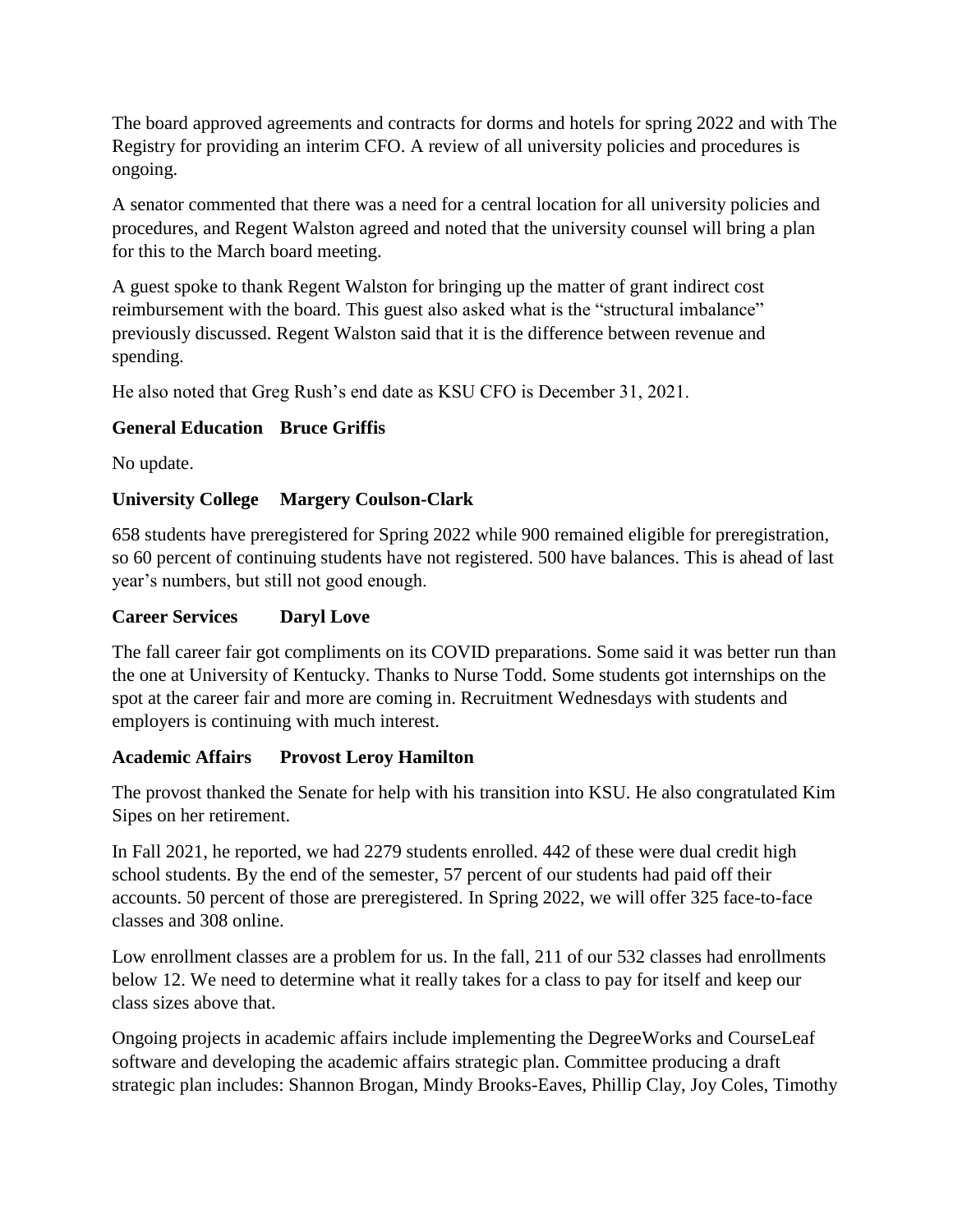Forde, Bruce Griffis, Kristopher Grimes, James Obielodan, Sheila Stuckey, Gavin Washington and Keith Wicker.

A senator asked the provost what could be done about poor attendance at face-to-face classes. He replied that faculty should follow policy. Students who miss 20 percent of class meetings fail.

## **Faculty Senate Committee Reports**

## **Academic Policy Committee Kristopher Grimes**

The survey on the four-day class schedule is at Institutional Research. Responses will be in by December 14.

APC discussed concerns about faculty elections and agreed that those should go to professional concerns committee. Attendance policy is on the agenda for the next committee meeting.

The provost commented that he will support applying the existing attendance policy.

Senator Grimes thanked him and noted that previous administrations were not always supportive.

A senator commented that we should also look at the number of excused absences for athletics and other activities.

The provost stated that he will meet with the athletics director and other student activities staff about this.

A senator reported that the policy regarding attendance has fallen out of the university catalogue. Another senator noted that conflicting catalogues points to the bigger problem of consistency in policies and procedures.

The provost said that the policy should be in the syllabus template.

# **Curriculum Committee Changzheng Wang**

Dr. Schneller is coming to meetings as academic affairs liaison in place of Dr. Graves. At its last meeting the committee considered proposals from the business program and sent them back for revisions.

The provost commented that we needed to fill the gap in assessment and Institutional Effectiveness left by Dr. Graves' departure.

# **Professional Concerns Committee Gary Stratton**

The EPAF resolution has been submitted for required approvals. The committee is now working on issues regarding the election process, tightening up those procedures. This started at the November 19 meeting, and an action item will be coming next semester.

### **Budget and Academic Support Committee Jennifer Ballard-Kang**

The committee received an encouraging response from Travis Powell regarding our message about faculty salaries. We will get the new CFO in for a committee meeting ASAP to make sure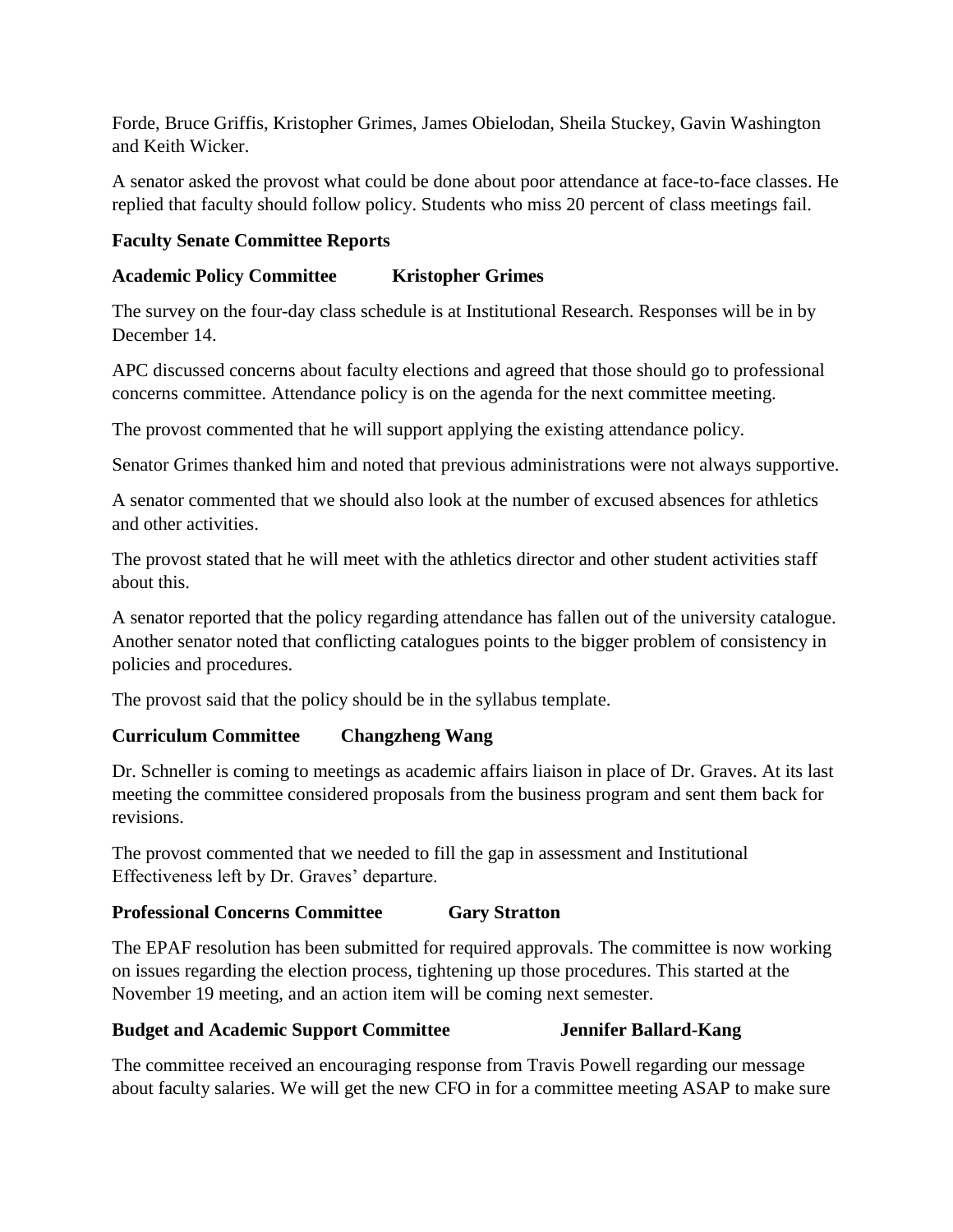the faculty voice is heard in setting budget priorities. We're especially concerned about the priority of instructional spending, faculty salaries and dealing with the historic underfunding of HBCUs, including Kentucky State.

The BASC report on allocation of course fees has gone to Ms. Jones in finance. Senator Kashan is collecting information on facilities issues at Carver Hall.

#### **Other Business**

At this point a senator raised the need for a coherent single location for all university documents that will allow users to see where policies have changed and why.

Regent Walston stated that he would have Lisa Lang, university counsel, report on this.

#### **Adjournment**

The Senate adjourned at 11:11 a.m.

#### **Attendance**

#### **Senators**

**Guests**

| Phillip H Clay       | Jennifer Ballard-Kang |
|----------------------|-----------------------|
| Kristopher R Grimes  | Nancy Capriles        |
| <b>Bobby Walter</b>  | Barbara Witty         |
| Rozina Johnson       | Patti Marraccini      |
| Jens Hannemann       | Fariba Kashan         |
| <b>Gary Stratton</b> | Keith McCutchen       |
| <b>Bruce Griffis</b> | Rene Desborde         |
| Daniel D Collum      | Changzheng Wang       |
| Buddhi Gyawali       | <b>Shawn Lucas</b>    |
| James Obielodan      | Mary Barr             |

**Absent:** Fariba Bigdeli-Jahed, Gavin Washington, Noel Novelo, Alexander Lai

| Clara Ross Stamps | Lisa Lang                |
|-------------------|--------------------------|
| Samantha Todd     | Stashia L. Emanuel       |
| Tierra Taylor     | Deanna McGaughey-Summers |